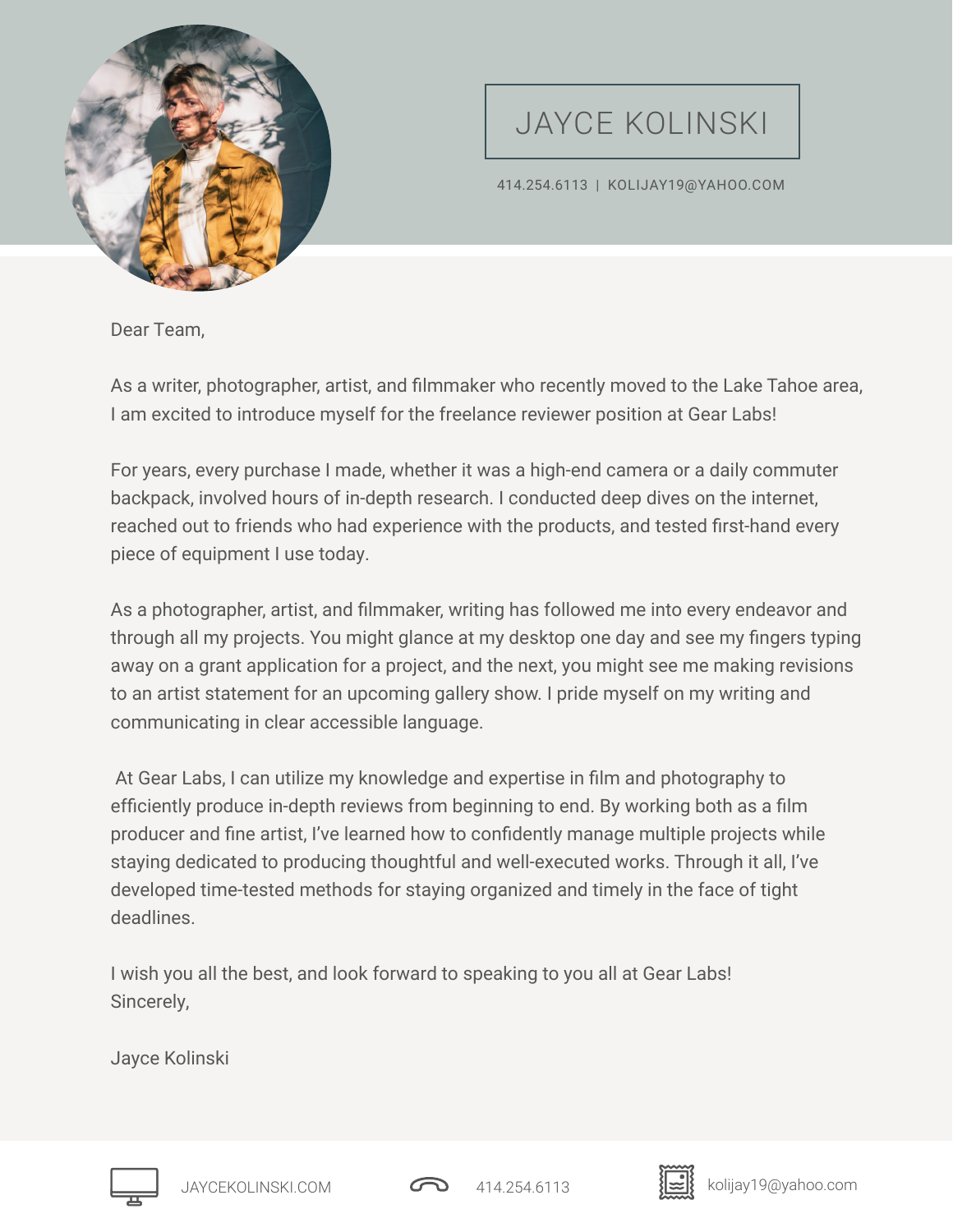

## JAYCE KOLINSKI

#### 414.254.6113 | KOLIJAY19@YAHOO.COM



*An organized college-educated filmmaker, artist, and photographer with 6 years of experience incorporating writing into their professional practice with additional skills in research and product testing.*



### OWNER & CONTENT PRODUCER - FREELANCE *Sunrise to Sunset Films / 2019 - Present*

- Lead productions of nonfiction film and photographic content
- Manage multiple projects simultaneously
- Conduct in-depth research and interviews on film topics
- Direct a variety of commercial and nonfiction film productions
- Maintain client relationships and communication
- Source crew, vendors, and locations on fast paced productions

### DIRECTOR, CINEMATOGRAPHER & EDITOR *Wild Honey Films / 2016 - 2021*

- Head cinematographer, editor (adobe suite), and sound recordists for 30+ production projects
- Coordinated equipment rentals, schedules, and logistics for 30+ documentary and commercial productions.
- Maintained client relationships and communication channels

### DIGITAL VIDEO MARKETING MANAGER, VOLUNTEER *Badger Boys State / 2016 - 2021*

- Developed and implemented a marketing strategy for video content for a national nonprofit organization
- Produced and distributed commercial video content on various media platforms
- Worked as part of a team to expand their online presence